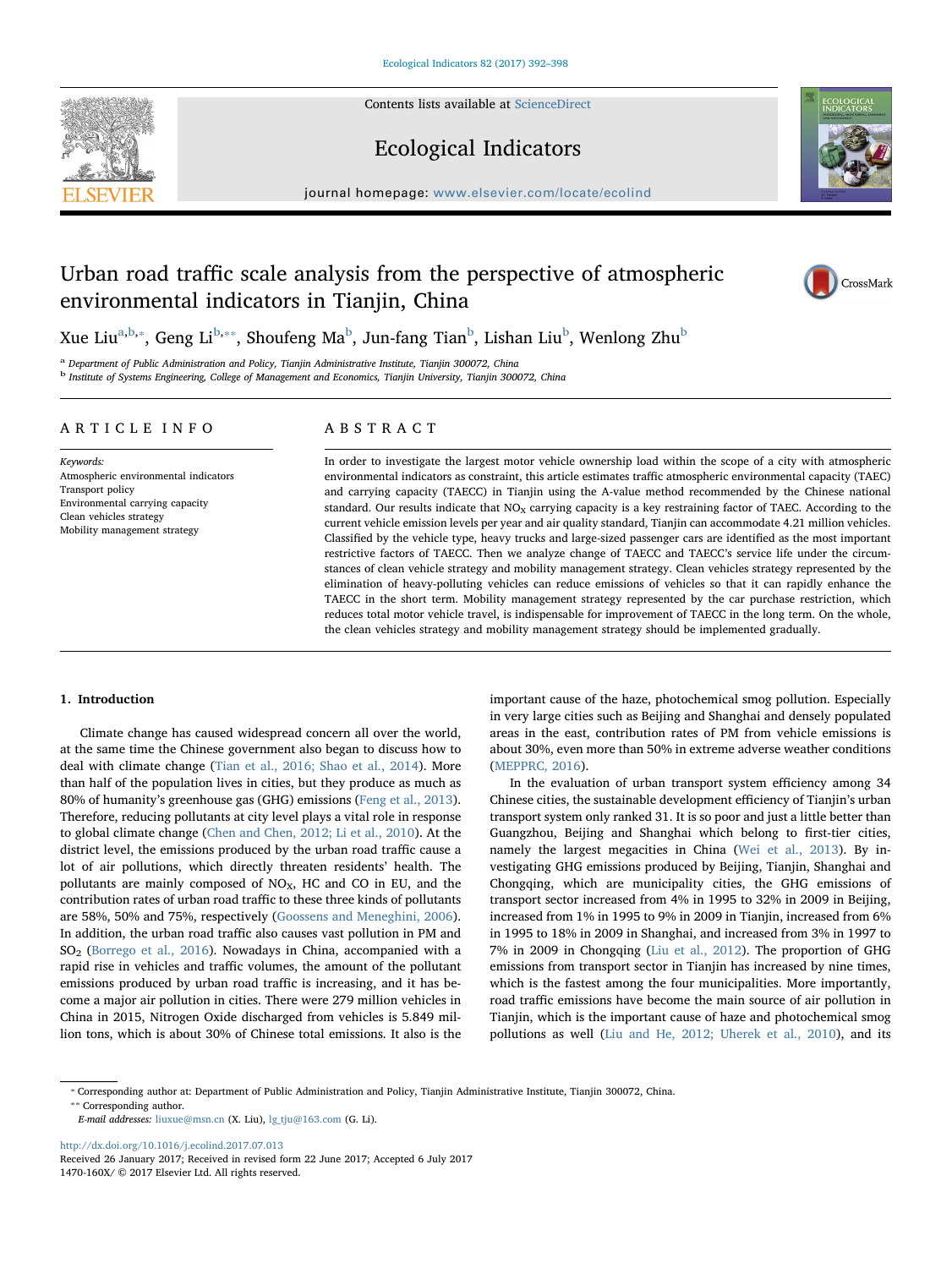contribution rate for PM 2.5 is between 20% to 30% (He et al., 2013). In order to reduce air pollution and transform urban traffic's unsustainable development mode, this article presents research carried out on traffic atmospheric environmental capacity (TAEC) and traffic atmospheric environmental carrying capacity (TAECC) in Tianjin.

Buchanan (1963) put forward the traffic environmental capacity (TEC) in "Traffic in Towns", namely the maximum number of moving and stationary vehicles per unit time that a road or an area can afford, which does not cause environmental degradation. With the proposal of TEC, extensive research had been carried out in the US, Britain, Australia and other countries. Sharpe and Maxman (1973) gave the method to calculate TEC, based on the perceived air pollution. Thereafter, Holdsworth and Singleton (1979, 1980) defined TEC as the maximum number of motor vehicles, which will not bring environmental degradation in a certain time under the same external conditions. Shiran (1997) explained the reason why the atmospheric pollution is not taken into account in TEC. Although atmospheric pollution is the main contributor to the environmental pollution, it is difficult to be measured quantitatively. What's more, the uncertainty about the diffusion of atmospheric pollution is so great, that it is not suitable to take atmospheric pollution as a static indicator when we evaluate the environmental impact of transport at the microcosmic level. The TEC research based on atmospheric pollution is meaningful only at the macroscopic level. Then Li et al. (2009a) pointed out that due to the introduction of atmospheric pollution, the research about TEC has been expanded from micro level to macro level.

Research studies on TEC have been carried out in China in recent years. Wei et al. (1997) defined TEC as the maximum load of pollutant discharge or maximum usage of environment resources from a transport system, maintaining the human existence, ecological environment and resource usage in harmony at the same time. Due to the restraint of TEC, the total traffic volume is limited in a specific area. The development of a transport system relies on the environmental resources and releases a certain amount of pollutants into the environment. This load capacity that traffic applies on the environment is called traffic environmental carrying capacity (TECC). Since then Chinese scholars have carried out a large amount of theoretical and empirical research on TEC and TECC. Cheng (2004) proposed the influential factors of TECC, which mainly include environment, resources, economic and social psychology. Liu et al. (2002) analyzed the input and output model of pollution in the environment system, then set up a dynamic model for TECC. Zhao (2005) calculated traffic atmospheric environmental capacity (TAEC), which only consider the gas pollutants and ignore the noise and vibration, and traffic atmospheric environmental carrying capacity (TAECC) by Single box model<sup>1</sup> in Chengdu of China. Yang and Wang (2006) predicted traffic volume of highway network based on TECC. Li et al. (2009b) established a linear optimization model about TEC based on the atmospheric pollution expansion and dissemination theory of environmental science. Wang (2009) studied motor vehicle amount development in the new area of Wuhan city with TAEC as a constraint. Zhao (2012) evaluated car ownership in Shenyang based on TECC. Wang (2012b) calculated TEC and TECC in Jilin province, and then investigated the urban traffic system's impact on the environment by the DEA method. Wang (2012a) evaluated TAEC and TAECC with  $NO<sub>x</sub>$  as a constraint indicator. In summary, the research about TEC and TECC focus on the maximum load pollutants and motor vehicle ownership within a city in the macro perspective.

Based on the above literature review and the need for research, this article defined TAEC as the maximum atmospheric pollutants load produced by a traffic system, which should meet the relevant environmental air quality standard in a specific period of time and place. TAEC was restricted by social surroundings characteristics (such as urban functional division, industrial structure and urban traffic demand, etc.), natural environment characteristics (such as climate, hydrology, vegetation conditions, natural environment background value, etc.), environment quality goals and other factors. TAECC is defined as the maximum motor vehicle ownership load under constant external conditions (all various pollutant annual emissions of all kinds of motor vehicles and other factors are constant) in given TAEC constraints. If TAEC is invariable, TAECC mainly depends on emissions per motor vehicle per kilometer and energy consumption intensity and is closely related to the micro technology level. In addition, due to the differences in emission intensity, energy consumption and traffic supply from different modes of transport, TAECC is different in various structures of the transport systems at the same TAEC, as well. In general, TAECC is in dynamically updated changes. In the short term, it is essentially unchanged decided by real existing economic and technological level. However, it is a variable which is rising with the advancement of economic and technological level in the long term.

Section 2 of this article mainly introduces the calculation method of TAEC and TAECC, and related data in Tianjin, the largest port city in northern China; Section 3 gives the result of TAECC and indicates restriction factors of TAECC, then forecasts motor vehicle ownership per 1000 persons by the Logistic function and how long TAECC can be depleted; Section 4 analyzes impact of motor vehicles in different phases of emission standards on the TAECC and change of TAECC and TAECC's service life under the circumstances of clean vehicle strategy and mobility management strategy, then gives the relevant policy implication; finally, the conclusions are made in Section 5.

#### 2. Methodology

TAEC of Tianjin is calculated by the A-value method which is from the GBPT13201-91"The technical method of local atmosphere pollutants emission standards".<sup>2</sup> The concentrations background of various pollutants in Tianjin were ignored in the process of concrete calculation:

$$
Q_a = AC_{si} \frac{S_i}{\sqrt{S}}
$$
 (1)

where  $Q_a$  is the ideal atmospheric environmental capacity in Tianjin,  $10^4$ t/a; A is the regional environmental capacity coefficient,  $(10^4 \text{ km}^2/\text{s})$ a);  $C_{si}$  is the average daily concentration limit of the i kind of pollutants in this local area, mg/m<sup>3</sup>;  $S_i$  is the area of i-th function area, km<sup>2</sup>; S is the total area of A-value controlled area, km<sup>2</sup>.

The atmospheric pollutants discharged by motor vehicles have reached 46,079 million tons in China in 2011. Among them,  $NO<sub>x</sub>$  is 6.375 million tons, HC is 4.413 million tons, CO is 34.671 million tons, and PM is 621,000 tons (MEPPRC, 2012). As the main pollutants from motor vehicles are  $NO<sub>X</sub>$ , CO, PM and HC in China, these were chosen as the constraint indicators to evaluate the TAEC of Tianjin.

According to the A-value table of capacity control coefficient in different regions (shown in Table S1 in Appendix in Supplementary material) which is given from the GB PT13201-91 and the recommended A-values (Li et al., 2005), A-value in Tianjin was 4.34  $10^4$  km<sup>2</sup>/a. Since Tianjin belongs to the second class<sup>3</sup> in GB3095-2012 "ambient air quality standard", so the function area is equal to the total area of Tianjin which is  $11,917 \text{ km}^2$ . Besides, there is no specific

<sup>&</sup>lt;sup>1</sup> A simple Monte Carlo single-box model is presented as a first approach toward examining the relationship between emissions of pollutants from fuel/cookstove combinations and the resulting air pollution (IAP) concentrations (Johnson et al., 2011).

 $^{\rm 2}$  This GB is applied to the guidance of atmosphere pollutants emission standards in all provinces, autonomous regions and municipalities in China. The control goal of GB is to achieve atmosphere quality standard. It enacts local atmosphere pollutants emission standards by the method of the limit total emission in control area on the basis of the atmospheric pollutants diffusion dilution law. <sup>3</sup> The air environmental function area is divided into two categories: one category

includes nature reserves, scenic areas and other areas that need special protection; the other includes residential areas, commercial traffic residents mixed areas, cultural areas, industrial parks and rural areas.